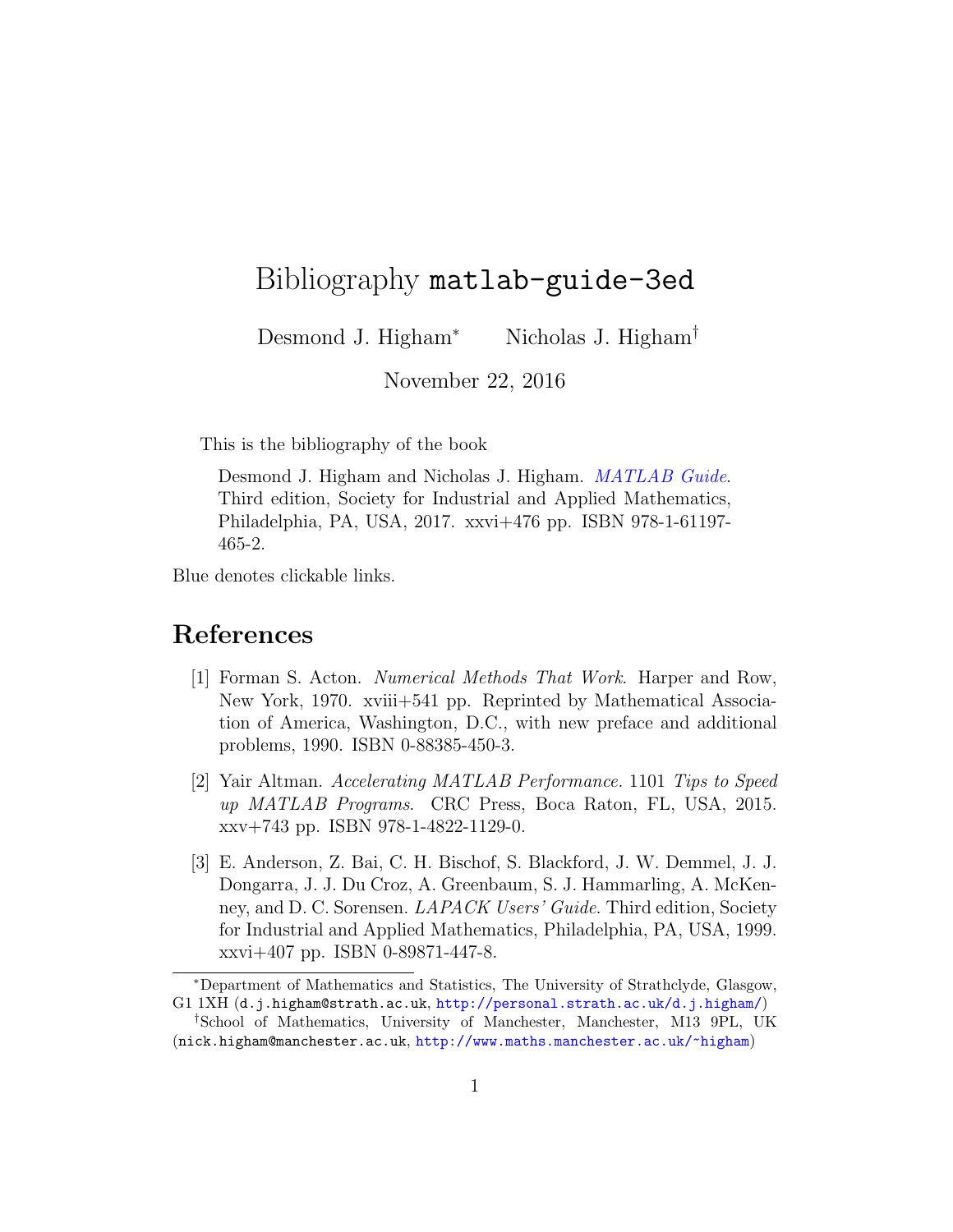- [4] Mary Aprahamian and Nicholas J. Higham. [Matrix inverse trigonomet](https://doi.org/10.1137/16M1057577)[ric and inverse hyperbolic functions: Theory and algorithms.](https://doi.org/10.1137/16M1057577) SIAM J. Matrix Anal. Appl., 37(4):1453–1477, 2016.
- [5] Uri M. Ascher and Linda R. Petzold. Computer Methods for Ordinary Differential Equations and Differential-Algebraic Equations. Society for Industrial and Applied Mathematics, Philadelphia, PA, USA, 1998. xvii+314 pp. ISBN 0-89871-412-5.
- [6] Russell Ash. The Top 10 of Everything. Dorland Kindersley, London, 1994. 288 pp. ISBN 0-7513-0137-X.
- [7] Kendall E. Atkinson. An Introduction to Numerical Analysis. Second edition, Wiley, New York, 1989. xvi+693 pp. ISBN 0-471-50023-2.
- [8] Zhaojun Bai, James W. Demmel, Jack J. Dongarra, Axel Ruhe, and Henk A. Van der Vorst, editors. [Templates for the Solution of Algebraic](http://dx.doi.org/10.1137/1.9780898719581) [Eigenvalue Problems: A Practical Guide](http://dx.doi.org/10.1137/1.9780898719581). Society for Industrial and Applied Mathematics, Philadelphia, PA, USA, 2000. xxix+410 pp. ISBN 0-89871-471-0.
- [9] Richard Barrett, Michael Berry, Tony F. Chan, James Demmel, June Donato, Jack Dongarra, Victor Eijkhout, Roldan Pozo, Charles Romine, and Henk Van der Vorst. Templates for the Solution of Linear Systems: Building Blocks for Iterative Methods. Society for Industrial and Applied Mathematics, Philadelphia, PA, USA, 1994. xiii+112 pp. ISBN 0-89871-328-5.
- [10] Jon L. Bentley. Programming Pearls. Addison-Wesley, Reading, MA, USA, 1986. viii+195 pp. ISBN 0-201-10331-1.
- [11] Jon L. Bentley. More Programming Pearls: Confessions of a Coder. Addison-Wesley, Reading, MA, USA, 1988. viii+207 pp. ISBN 0-201- 11889-0.
- [12] David Borland and Russell M. Taylor II. [Rainbow color map \(still\)](https://doi.org/10.1109/MCG.2007.323435) [considered harmful.](https://doi.org/10.1109/MCG.2007.323435) IEEE Computer Graphics and Applications, 27 (2):14–17, 2007.
- [13] Folkmar Bornemann, Dirk Laurie, Stan Wagon, and Jörg Waldvogel. The SIAM 100-Digit Challenge: A Study in High-Accuracy Numerical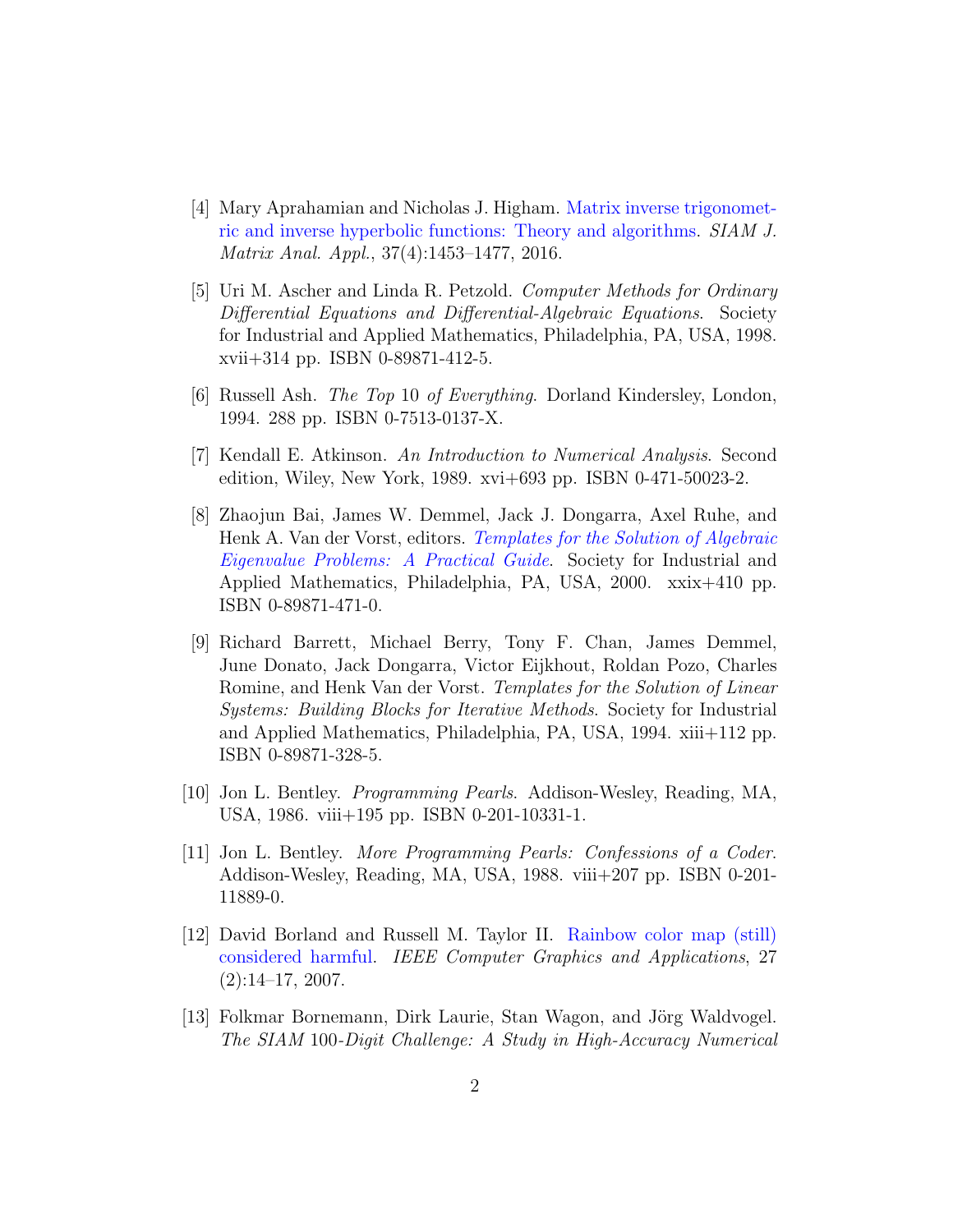Computing. Society for Industrial and Applied Mathematics, Philadelphia, PA, USA, 2004. xi+306 pp. ISBN 0-89871-561-X.

- [14] K. E. Brenan, S. L. Campbell, and L. R. Petzold. Numerical Solution of Initial-Value Problems in Differential-Algebraic Equations. Society for Industrial and Applied Mathematics, Philadelphia, PA, USA, 1996. x+256 pp. Corrected republication of work first published in 1989 by North-Holland, New York. ISBN 0-89871-353-6.
- [15] David S. Broomhead. [Applications of max-plus algebra.](http://press.princeton.edu/titles/10592.html) In [\[84\]](#page-8-0), pages 795–800.
- [16] A. Buchheim. [On the theory of matrices.](https://doi.org/10.1112/plms/s1-16.1.63) Proc. London Math. Soc., 16:63–82, 1884.
- [17] Andrew R. Conn, Katya Scheinberg, and Luis N. Vicente. Introduction to Derivative-Free Optimization. Society for Industrial and Applied Mathematics, Philadelphia, PA, USA, 2009. xii+277 pp. ISBN 978-0- 898716-68-9.
- [18] James W. Cooley. How the FFT gained acceptance. In A History of Scientific Computing, Stephen G. Nash, editor, Addison-Wesley, Reading, MA, USA, 1990, pages 133–140.
- [19] James W. Cooley and John W. Tukey. [An algorithm for the machine](https://doi.org/10.1090/S0025-5718-1965-0178586-1) [calculation of complex Fourier series.](https://doi.org/10.1090/S0025-5718-1965-0178586-1) Math. Comp., 19(90):297–301, 1965.
- [20] Robert M. Corless. Essential Maple 7: An Introduction for Scientific Programmers. Springer-Verlag, New York, 2002. xv+282 pp. ISBN 0-387-95352-3.
- [21] Robert M. Corless and Nicolas Fillion. [A Graduate Introduction to](http://dx.doi.org/10.1007/978-1-4614-8453-0) [Numerical Methods From the Viewpoint of Backward Error Analysis](http://dx.doi.org/10.1007/978-1-4614-8453-0). Springer-Verlag, London, 2013. xxxix+868 pp. ISBN 978-1-4614-8452- 3.
- [22] Tony Crilly. The appearance of set operators in Cayley's group theory. Notices of the South African Mathematical Society, 31:9–22, 2000.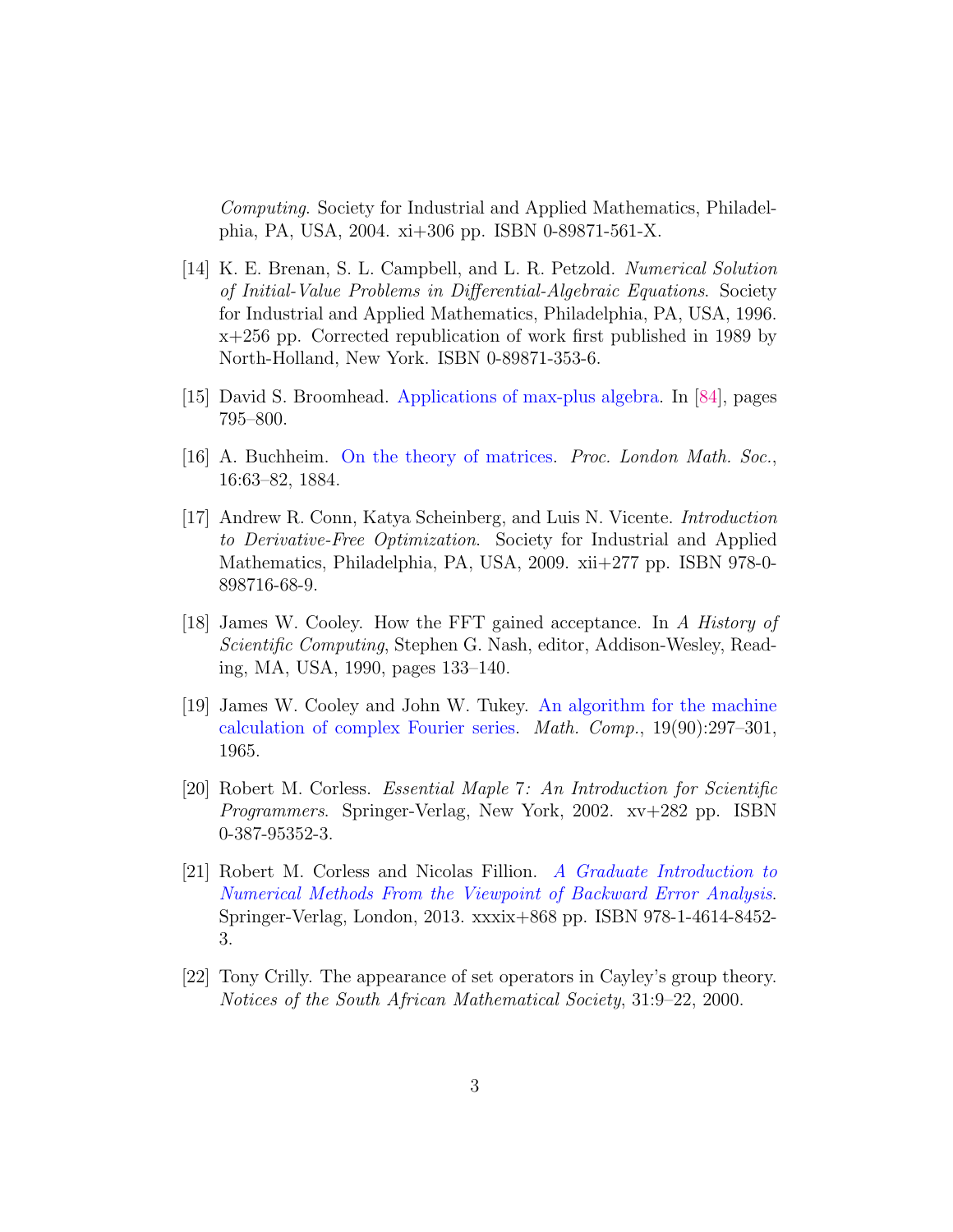- [23] Germund Dahlquist and Åke Björck. Numerical Methods. Prentice-Hall, Englewood Cliffs, NJ, USA, 1974. xviii+573 pp. Translated by Ned Anderson. ISBN 0-13-627315-7.
- [24] Harold T. Davis. Introduction to Nonlinear Differential and Integral Equations. Dover, New York, 1962. xv+566 pp. ISBN 0-486-60971-5.
- [25] Timothy A. Davis. SuiteSparse: A suite of sparse matrix software. <http://faculty.cse.tamu.edu/davis/suitesparse.html>.
- [26] Timothy A. Davis. [Algorithm 832: UMFPACK V4.3—An](https://doi.org/10.1145/992200.992206) [unsymmetric-pattern multifrontal method.](https://doi.org/10.1145/992200.992206) ACM Trans. Math. Software,  $30(2):196-199$ ,  $2004$ .
- [27] Timothy A. Davis. Direct Methods for Sparse Linear Systems. Society for Industrial and Applied Mathematics, Philadelphia, PA, USA, 2006. xii+217 pp. ISBN 0-89871-613-6.
- [28] Timothy A. Davis. [Algorithm 930: FACTORIZE: An object-oriented](https://doi.org/10.1145/2491491.2491498) [linear system solver for MATLAB.](https://doi.org/10.1145/2491491.2491498) ACM Trans. Math. Software, 39 (4):28:1–28:18, 2013.
- [29] Timothy A. Davis, Sivasankaran Rajamanickam, and Wissam M. Sid-Lakhdar. [A survey of direct methods for sparse linear systems.](https://doi.org/10.1017/S0962492916000076) Acta Numerica, 25:383–566, 2016.
- [30] Edvin Deadman and Nicholas J. Higham. [Testing matrix function](https://doi.org/10.1145/2723157) [algorithms using identities.](https://doi.org/10.1145/2723157) ACM Trans. Math. Software, 42(1):4:1– 4:15, 2016.
- [31] James W. Demmel. [Applied Numerical Linear Algebra](http://dx.doi.org/10.1137/1.9781611971446). Society for Industrial and Applied Mathematics, Philadelphia, PA, USA, 1997. xi+419 pp. ISBN 0-89871-389-7.
- [32] James W. Demmel, Jack Dongarra, Victor Eijkhout, Erika Fuentes, Antoine Petitet, Richard Vuduc, R. Clint Whaley, and Katherine Yel-lick. [Self-adapting linear algebra algorithms and software.](https://doi.org/10.1109/JPROC.2004.840848) *Proc. IEEE*, 93(2):293–312, 2005.
- [33] Edsger W. Dijkstra. On the cruelty of really teaching computing science. [https://www.cs.utexas.edu/users/EWD/transcriptions/](https://www.cs.utexas.edu/users/EWD/transcriptions/EWD10xx/EWD1036.html) [EWD10xx/EWD1036.html](https://www.cs.utexas.edu/users/EWD/transcriptions/EWD10xx/EWD1036.html), December 1998.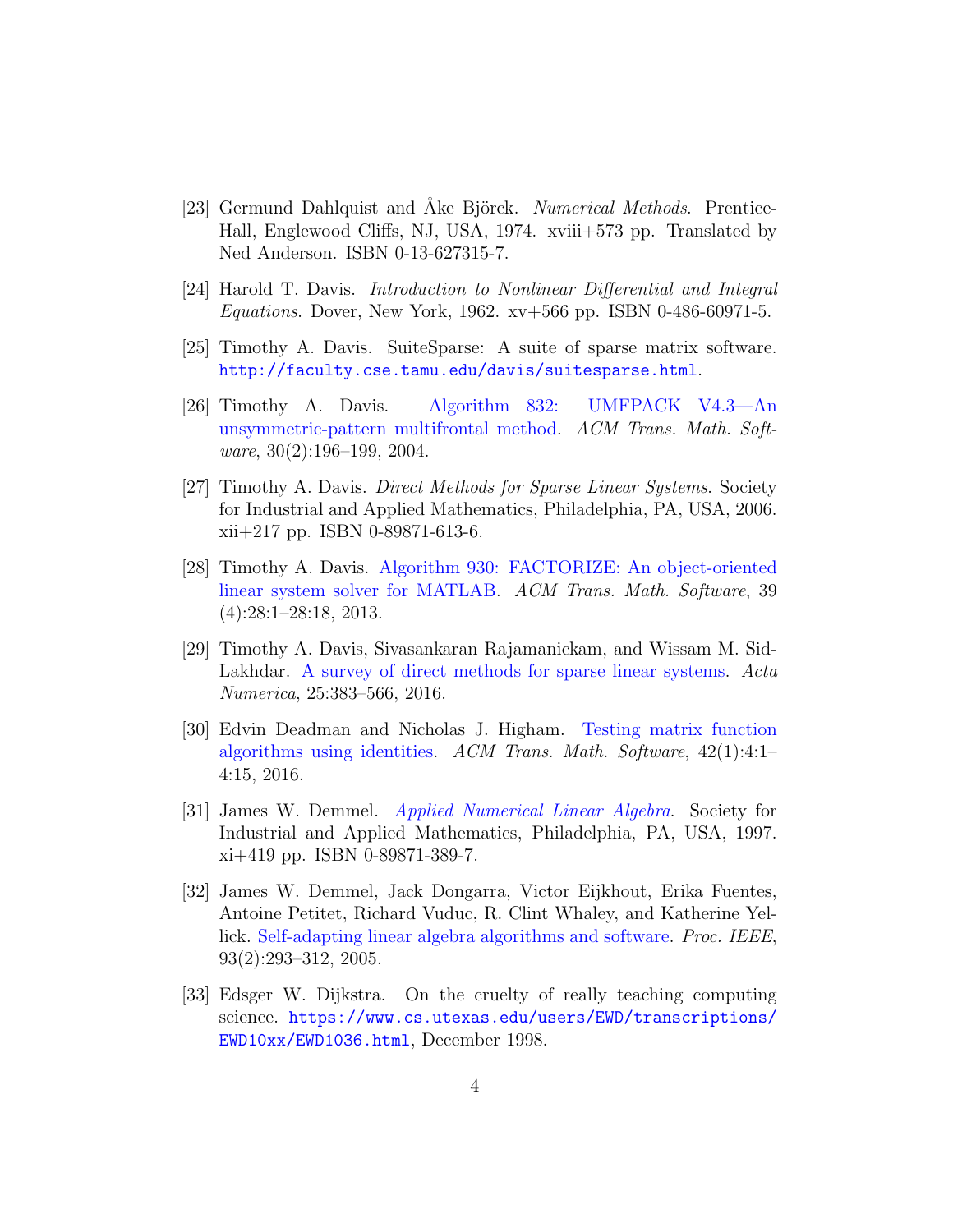- [34] Nicholas J. Dingle and Nicholas J. Higham. [Reducing the influence](https://doi.org/10.1145/2491491.2491494) [of tiny normwise relative errors on performance profiles.](https://doi.org/10.1145/2491491.2491494) ACM Trans. Math. Software, 39(4):24:1–24:11, 2013.
- [35] Elizabeth D. Dolan and Jorge J. Moré. [Benchmarking optimization](https://doi.org/10.1007/s101070100263) [software with performance profiles.](https://doi.org/10.1007/s101070100263) Math. Programming, 91:201–213, 2002.
- [36] Jack J. Dongarra and Francis Sullivan. Introduction to the top 10 algorithms. Computing in Science and Engineering, 2(1):22–23, 2000.
- [37] David L. Donoho and Victoria Stodden. [Reproducible research in the](http://press.princeton.edu/titles/10592.html) [mathematical sciences.](http://press.princeton.edu/titles/10592.html) In [\[84\]](#page-8-0), pages 916–925.
- [38] Tobin A. Driscoll, Nicholas Hale, and Lloyd N. Trefethen. [Chebfun](http://www.chebfun.org/docs/guide/) [Guide](http://www.chebfun.org/docs/guide/). Pafnuty Publications, Oxford, 2014.
- [39] I. S. Duff, A. M. Erisman, and J. K. Reid. Direct Methods for Sparse Matrices. Oxford University Press, 1986. xiii+341 pp. ISBN 0-19-853408-6.
- [40] Iain S. Duff. [MA57—A code for the solution of sparse symmetric def](https://doi.org/10.1145/992200.992202)[inite and indefinite systems.](https://doi.org/10.1145/992200.992202) ACM Trans. Math. Software, 30(2):118– 144, 2004.
- [41] Steven L. Eddins. Automated software testing for MATLAB. Computing in Science and Engineering, 11(6):48–54, 2009.
- [42] Steven L. Eddins. Rainbow color map critiques: An overview and annotated bibliography. [http:](http://mathworks.com/company/newsletters/articles/rainbow-color-map-critiques-an-overview-and-annotated-bibliography.html) [//mathworks.com/company/newsletters/articles/](http://mathworks.com/company/newsletters/articles/rainbow-color-map-critiques-an-overview-and-annotated-bibliography.html) [rainbow-color-map-critiques-an-overview-and-annotated-bibl](http://mathworks.com/company/newsletters/articles/rainbow-color-map-critiques-an-overview-and-annotated-bibliography.html)iography. [html](http://mathworks.com/company/newsletters/articles/rainbow-color-map-critiques-an-overview-and-annotated-bibliography.html), 2014.
- [43] Alan Edelman. Eigenvalue roulette and random test matrices. In *Linear* Algebra for Large Scale and Real-Time Applications, Marc S. Moonen, Gene H. Golub, and Bart L. De Moor, editors, volume 232 of NATO ASI Series E, Kluwer Academic Publishers, Dordrecht, The Netherlands, 1993, pages 365–368.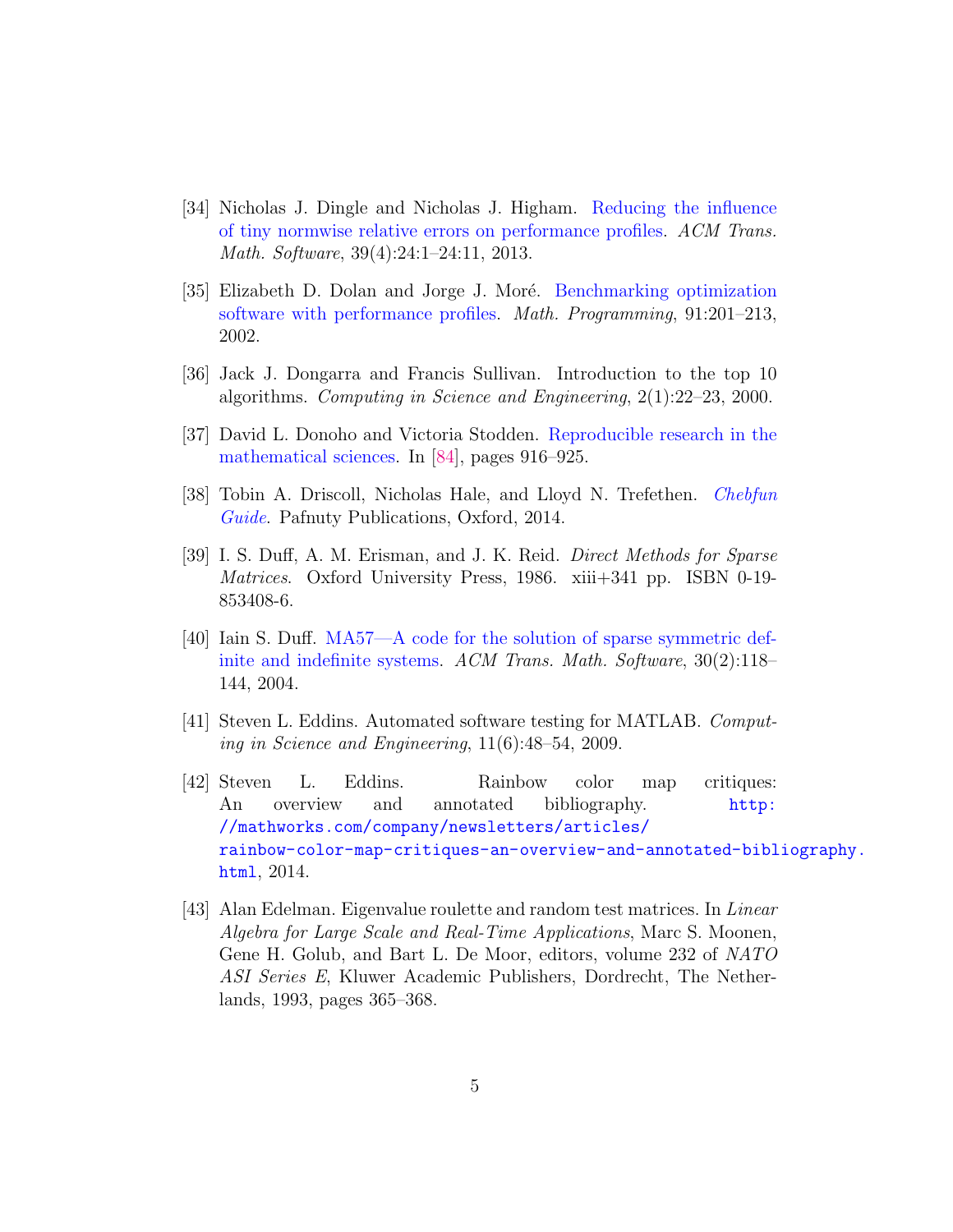- [44] Alan Edelman, Eric Kostlan, and Michael Shub. How many eigenvalues of a random matrix are real? J. Amer. Math. Soc.,  $7(1):247-267$ , 1994.
- [45] Mark Embree and Lloyd N. Trefethen. Growth and decay of random Fibonacci sequences. Proc. Roy. Soc. London Ser. A, 455:2471–2485, 1999.
- [46] Bengt Fornberg. A Practical Guide to Pseudospectral Methods. Cambridge University Press, Cambridge, UK, 1995. x+231 pp. ISBN 0- 521-49582-2.
- [47] George E. Forsythe, Michael A. Malcolm, and Cleve B. Moler. Computer Methods for Mathematical Computations. Prentice-Hall, Englewood Cliffs, NJ, USA, 1977. xi+259 pp. ISBN 0-13-165332-6.
- [48] Linton C. Freeman. [Going the wrong way down a one-way street:](https://www.cmu.edu/joss/content/articles/volume9/Freeman/) [Centrality in physics and biology.](https://www.cmu.edu/joss/content/articles/volume9/Freeman/) J. Social Structure, 9, 2008.
- [49] Matteo Frigo and Steven G. Johnson. FFTW. <http://www.fftw.org/>.
- [50] C. W. Gear and R. D. Skeel. The development of ODE methods: A symbiosis between hardware and numerical analysis. In A History of Scientific Computing, Stephen G. Nash, editor, Addison-Wesley, Reading, MA, USA, 1990, pages 88–105.
- [51] Stuart Geman. The spectral radius of large random matrices. Ann. Probab., 14(4):1318–1328, 1986.
- [52] John R. Gilbert, Cleve B. Moler, and Robert S. Schreiber. Sparse matrices in MATLAB: Design and implementation. SIAM J. Matrix Anal. Appl., 13(1):333–356, 1992.
- [53] Gene H. Golub and Charles F. Van Loan. Matrix Computations. Fourth edition, Johns Hopkins University Press, Baltimore, MD, USA, 2013. xxi+756 pp. ISBN 978-1-4214-0794-4.
- [54] Anne Greenbaum. Iterative Methods for Solving Linear Systems. Society for Industrial and Applied Mathematics, Philadelphia, PA, USA, 1997. xiii+220 pp. ISBN 0-89871-396-X.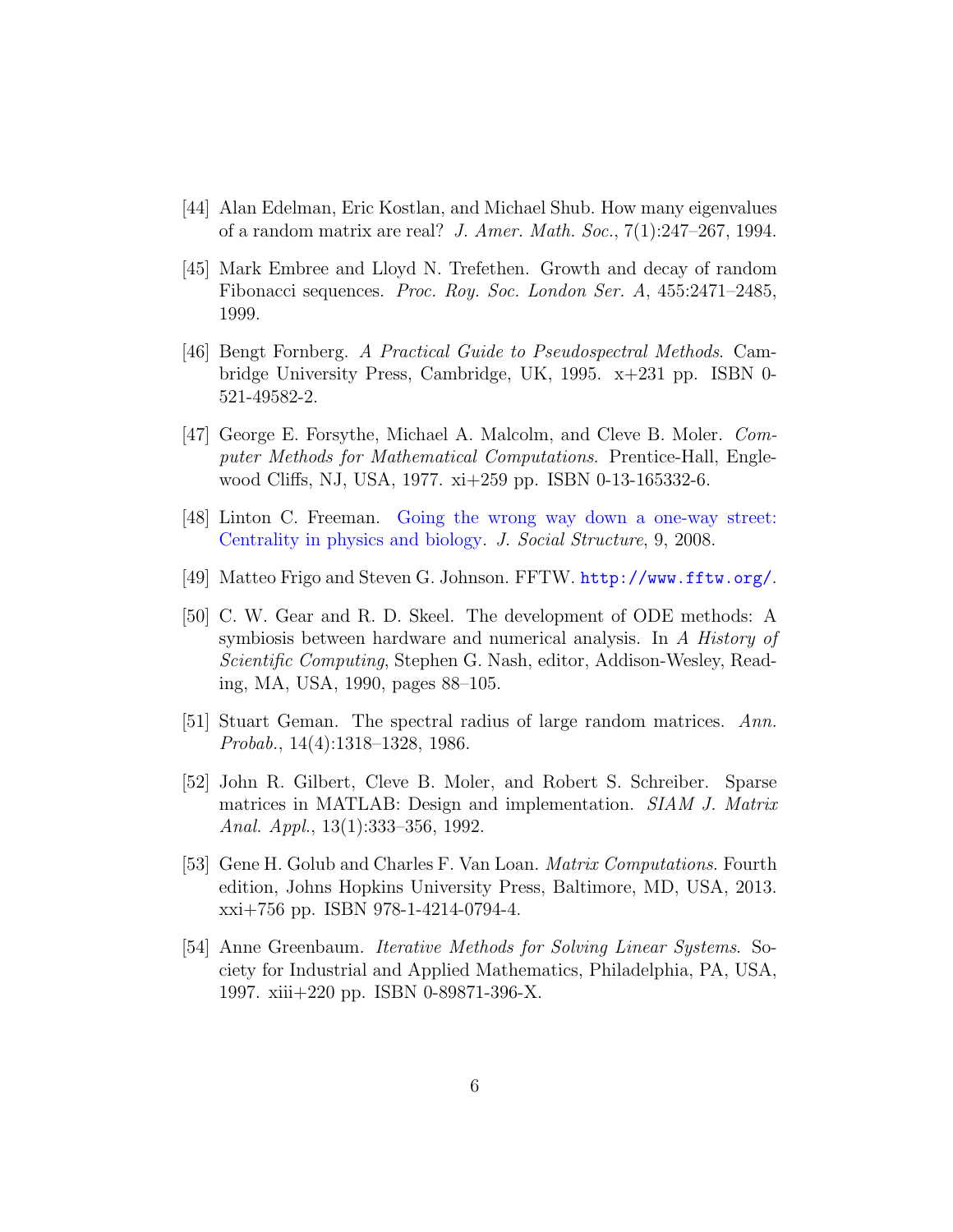- [55] David F. Griffiths, John W. Dold, and David J. Silvester. [Essential](http://dx.doi.org/10.1007/978-3-319-22569-2) [Partial Differential Equations: Analytical and Computational Aspects](http://dx.doi.org/10.1007/978-3-319-22569-2). Springer-Verlag, London, 2015. xi+368 pp. ISBN 978-3-319-22568-5.
- [56] David F. Griffiths and Desmond J. Higham. Numerical Methods for Ordinary Differential Equations. Springer-Verlag, London, 2010. x+271 pp. ISBN 978-0-85729-147-9.
- [57] David F. Griffiths and Desmond J. Higham. Learning BTFX. Second edition, Society for Industrial and Applied Mathematics, Philadelphia, PA, USA, 2016. x+103 pp. ISBN 978-1-611974-41-6.
- [58] Peter Grindrod. Mathematical Underpinnings of Analytics. Theory and Applications. Oxford University Press, New York, 2015. xiii+261 pp. ISBN 978-0-19-872509-1.
- [59] Ned Gulley. [In praise of tweaking: A wiki-like programming contest.](https://doi.org/10.1145/986253.986264) Interactions, 11(3):18–23, 2004.
- [60] E. Hairer and G. Wanner. Analysis by Its History. Springer-Verlag, New York, 1996. x+374 pp. ISBN 0-387-94551-2.
- [61] E. Hairer and G. Wanner. [Solving Ordinary Differential Equations II:](http://dx.doi.org/10.1007/978-3-642-05221-7) [Stiff and Differential-Algebraic Problems](http://dx.doi.org/10.1007/978-3-642-05221-7). Second edition, Springer-Verlag, Berlin, 1996. xv+614 pp. ISBN 3-540-60452-9.
- <span id="page-6-0"></span>[62] Leonard Montague Harrod, editor. Indexers on Indexing: A Selection of Articles Published in The Indexer. R. K. Bowker, London, 1978. x+430 pp. ISBN 0-8352-1099-5.
- [63] Bernd Heidergott, Geert Jan Olsder, and Jacob van der Woude. Max Plus at Work. Modeling and Analysis of Synchronized Systems: A Course on Max-Plus Algebra and Its Applications. Princeton University Press, Princeton, NJ, USA, 2006. xi+213 pp. ISBN 978-0-691-11763-8.
- [64] Piet Hein. Grooks. Number 85 in Borgens Pocketbooks. Second edition, Borgens Forlag, Copenhagen, Denmark, 1992. 53 pp. First published in 1966. ISBN 87-418-1079-1.
- [65] Kurt Hensel. Uber den Zusammenhang zwischen den Systemen und ¨ ihren Determinanten. J. Reine Angew. Math., 159(4):246–254, 1928.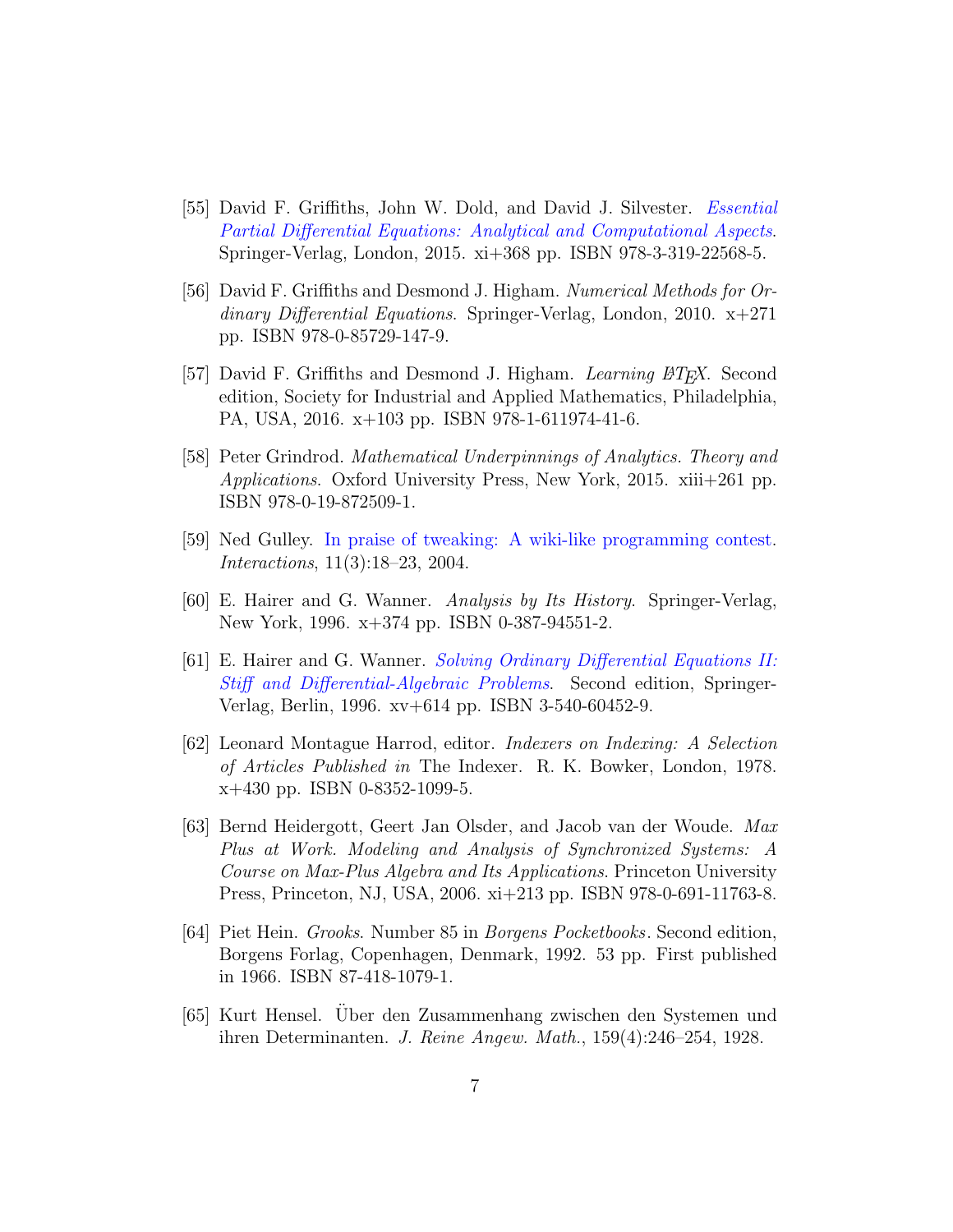- [66] Desmond J. Higham. [Nine ways to implement the binomial method for](https://doi.org/10.1137/S0036144501393266) [option valuation in MATLAB.](https://doi.org/10.1137/S0036144501393266) SIAM Rev., 44(4):661–677, 2002.
- [67] Desmond J. Higham. An Introduction to Financial Option Valuation: Mathematics, Stochastics and Computation. Cambridge University Press, Cambridge, UK, 2004. xxi+273 pp. ISBN 0-521-83884-3.
- [68] Desmond J. Higham and Nicholas J. Higham. MATLAB Guide. Third edition, Society for Industrial and Applied Mathematics, Philadelphia, PA, USA, 2017. xxvi+476 pp. ISBN 978-1-61197-465-2.
- [69] Nicholas J. Higham. [Algorithm 694: A collection of test matrices in](https://doi.org/10.1145/114697.116805) [MATLAB.](https://doi.org/10.1145/114697.116805) ACM Trans. Math. Software, 17(3):289–305, 1991.
- [70] Nicholas J. Higham. [The Test Matrix Toolbox for MATLAB \(version](http://www.maths.manchester.ac.uk/~higham/papers/high95m.pdf) [3.0\).](http://www.maths.manchester.ac.uk/~higham/papers/high95m.pdf) Numerical Analysis Report No. 276, Manchester Centre for Computational Mathematics, Manchester, England, September 1995. 70 pp.
- [71] Nicholas J. Higham. [Accuracy and Stability of Numerical Algo](http://dx.doi.org/10.1137/1.9780898718027)[rithms](http://dx.doi.org/10.1137/1.9780898718027). Second edition, Society for Industrial and Applied Mathematics, Philadelphia, PA, USA, 2002. xxx+680 pp. ISBN 0-89871-521-0.
- [72] Nicholas J. Higham. [Functions of Matrices: Theory and Computa](http://dx.doi.org/10.1137/1.9780898717778)[tion](http://dx.doi.org/10.1137/1.9780898717778). Society for Industrial and Applied Mathematics, Philadelphia, PA, USA, 2008. xx+425 pp. ISBN 978-0-898716-46-7.
- [73] Nicholas J. Higham. Sylvester's influence on applied mathematics. Mathematics Today, 50(4):202–206, 2014.
- [74] Nicholas J. Higham. [Color spaces and digital imaging.](http://press.princeton.edu/titles/10592.html) In [\[84\]](#page-8-0), pages 808–813.
- [75] Nicholas J. Higham. [Functions of matrices.](http://press.princeton.edu/titles/10592.html) In [\[84\]](#page-8-0), pages 97–99.
- [76] Nicholas J. Higham. [Numerical linear algebra and matrix analysis.](http://press.princeton.edu/titles/10592.html) In [\[84\]](#page-8-0), pages 263–281.
- [77] Nicholas J. Higham. [Programming languages: An applied mathematics](http://press.princeton.edu/titles/10592.html) [view.](http://press.princeton.edu/titles/10592.html) In [\[84\]](#page-8-0), pages 828–839.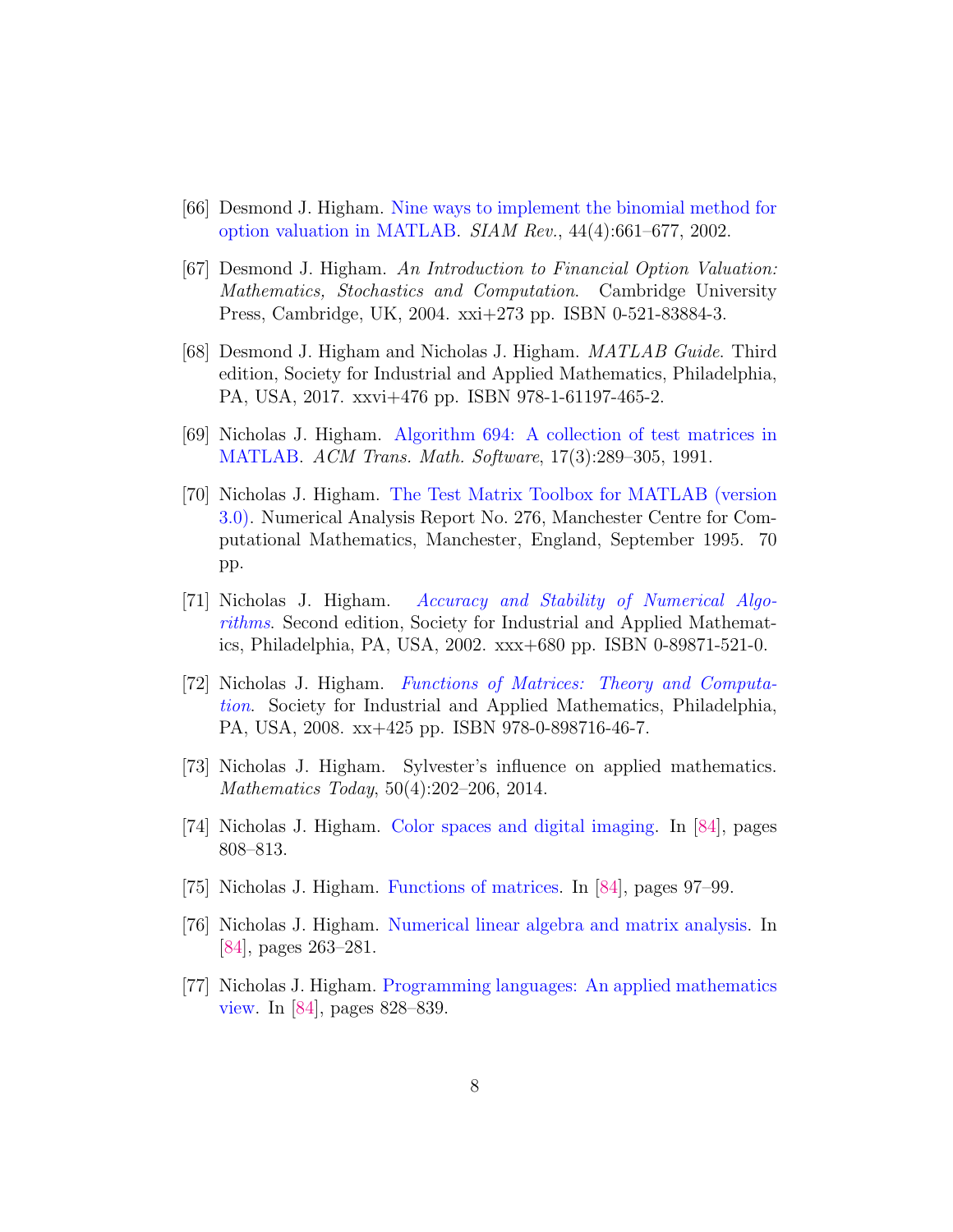- [78] Nicholas J. Higham. [The singular value decomposition.](http://press.princeton.edu/titles/10592.html) In [\[84\]](#page-8-0), pages 126–127.
- [79] Nicholas J. Higham. Iterating MATLAB commands. [https://nickhigham.wordpress.com/2016/05/13/](https://nickhigham.wordpress.com/2016/05/13/iterating-matlab-commands) [iterating-matlab-commands](https://nickhigham.wordpress.com/2016/05/13/iterating-matlab-commands), May 2016.
- [80] Nicholas J. Higham. The one-line maze program in MAT-LAB. [https://nickhigham.wordpress.com/2016/06/29/](https://nickhigham.wordpress.com/2016/06/29/the-one-line-maze-program-in-matlab) [the-one-line-maze-program-in-matlab](https://nickhigham.wordpress.com/2016/06/29/the-one-line-maze-program-in-matlab), June 2016.
- [81] Nicholas J. Higham. The top 10 algorithms in applied mathematics. [https://nickhigham.wordpress.com/2016/03/29/](https://nickhigham.wordpress.com/2016/03/29/the-top-10-algorithms-in-applied-mathematics) [the-top-10-algorithms-in-applied-mathematics](https://nickhigham.wordpress.com/2016/03/29/the-top-10-algorithms-in-applied-mathematics), March 2016.
- [82] Nicholas J. Higham and Awad H. Al-Mohy. [Computing matrix func](https://doi.org/10.1017/S0962492910000036)[tions.](https://doi.org/10.1017/S0962492910000036) Acta Numerica, 19:159–208, 2010.
- [83] Nicholas J. Higham and Edvin Deadman. [A catalogue of software](http://eprints.ma.man.ac.uk/2431) [for matrix functions. Version 2.0.](http://eprints.ma.man.ac.uk/2431) MIMS EPrint 2016.3, Manchester Institute for Mathematical Sciences, The University of Manchester, UK, January 2016. 22 pp. Updated March 2016.
- <span id="page-8-0"></span>[84] Nicholas J. Higham, Mark R. Dennis, Paul Glendinning, Paul A. Martin, Fadil Santosa, and Jared Tanner, editors. [The Princeton Compan](http://press.princeton.edu/titles/10592.html)[ion to Applied Mathematics](http://press.princeton.edu/titles/10592.html). Princeton University Press, Princeton, NJ, USA, 2015. xvii + 994 + 16 color plates pp. ISBN 978-0-691-15039-0.
- [85] Nicholas J. Higham and Françoise Tisseur. [A block algorithm for ma](https://doi.org/10.1137/S0895479899356080)[trix 1-norm estimation, with an application to 1-norm pseudospectra.](https://doi.org/10.1137/S0895479899356080) SIAM J. Matrix Anal. Appl., 21(4):1185–1201, 2000.
- [86] Francis B. Hildebrand. Advanced Calculus for Applications. Second edition, Prentice-Hall, Englewood Cliffs, NJ, USA, 1976. xiii+733 pp. ISBN 0-13-011189-9.
- [87] Doug Hoyte. Let Over Lambda. 50 Years of Lisp. [http://](http://letoverlambda.com) [letoverlambda.com](http://letoverlambda.com), 2008. iv+376 pp. ISBN 978-1-4357-1275-1.
- [88] IEEE Standard for Binary Floating-Point Arithmetic, ANSI/IEEE Standard 754-1985. Institute of Electrical and Electronics Engineers, New York, 1985. Reprinted in SIGPLAN Notices, 22(2):9–25, 1987.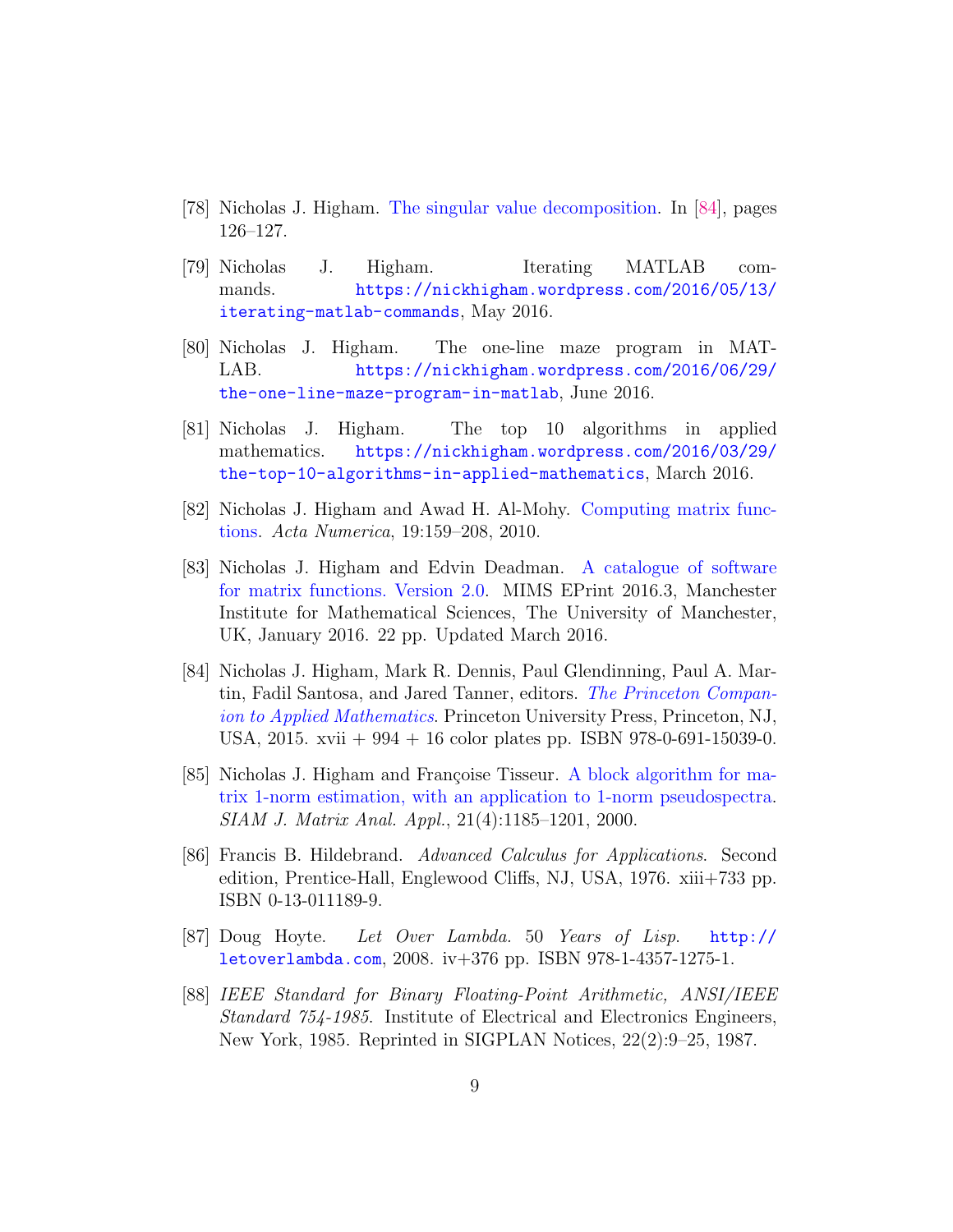- [89] [IEEE Standard for Floating-Point Arithmetic, IEEE Std 754-2008 \(re](http://dx.doi.org/10.1109/IEEESTD.2008.4610935)[vision of IEEE Std 754-1985\)](http://dx.doi.org/10.1109/IEEESTD.2008.4610935). IEEE Computer Society, New York, 2008. 58 pp. ISBN 978-0-7381-5752-8.
- [90] D. S. Jones and B. D. Sleeman. Differential Equations and Mathematical Biology. CRC Press, Boca Raton, FL, USA, 2003. 408 pp. ISBN 1-58488-296-4.
- [91] William M. Kahan. Handheld calculator evaluates integrals. Hewlett-Packard Journal, 31(8):23–32, 1980.
- [92] David K. Kahaner, Cleve B. Moler, and Stephen G. Nash. Numerical Methods and Software. Prentice-Hall, Englewood Cliffs, NJ, USA, 1989. xii+495 pp. ISBN 0-13-627258-4.
- [93] Irving Kaplansky. Reminiscences. In Paul Halmos: Celebrating 50 Years of Mathematics, John H. Ewing and F. W. Gehring, editors, Springer-Verlag, Berlin, 1991, pages 87–89.
- [94] Roger Emanuel Kaufman. A FORTRAN Coloring Book. The MIT Press, Cambridge, MA, USA, 1978. ISBN 0-262-61026-4.
- [95] C. T. Kelley. [Iterative Methods for Linear and Nonlinear Equations](http://www.siam.org/books/textbooks/fr16_book.pdf). Society for Industrial and Applied Mathematics, Philadelphia, PA, USA, 1995. xiii+165 pp. ISBN 0-89871-352-8.
- [96] C. T. Kelley. Iterative Methods for Optimization. Society for Industrial and Applied Mathematics, Philadelphia, PA, USA, 1999. xv+180 pp. ISBN 0-89871-433-8.
- [97] C. T. Kelley. Solving Nonlinear Equations with Newton's Method. Society for Industrial and Applied Mathematics, Philadelphia, PA, USA, 2003. xiii+104 pp. ISBN 0-89871-546-6.
- [98] Brian W. Kernighan and P. J. Plauger. The Elements of Programming Style. Second edition, McGraw-Hill, New York, 1978. xii+168 pp. ISBN 0-07-034207-5.
- <span id="page-9-0"></span>[99] Jacek Kierzenka. Tutorial on solving BVPs with BVP4C, 2016. [https://mathworks.com/matlabcentral/fileexchange/](https://mathworks.com/matlabcentral/fileexchange/3819-tutorial-on-solving-bvps-with-bvp4c) [3819-tutorial-on-solving-bvps-with-bvp4c](https://mathworks.com/matlabcentral/fileexchange/3819-tutorial-on-solving-bvps-with-bvp4c).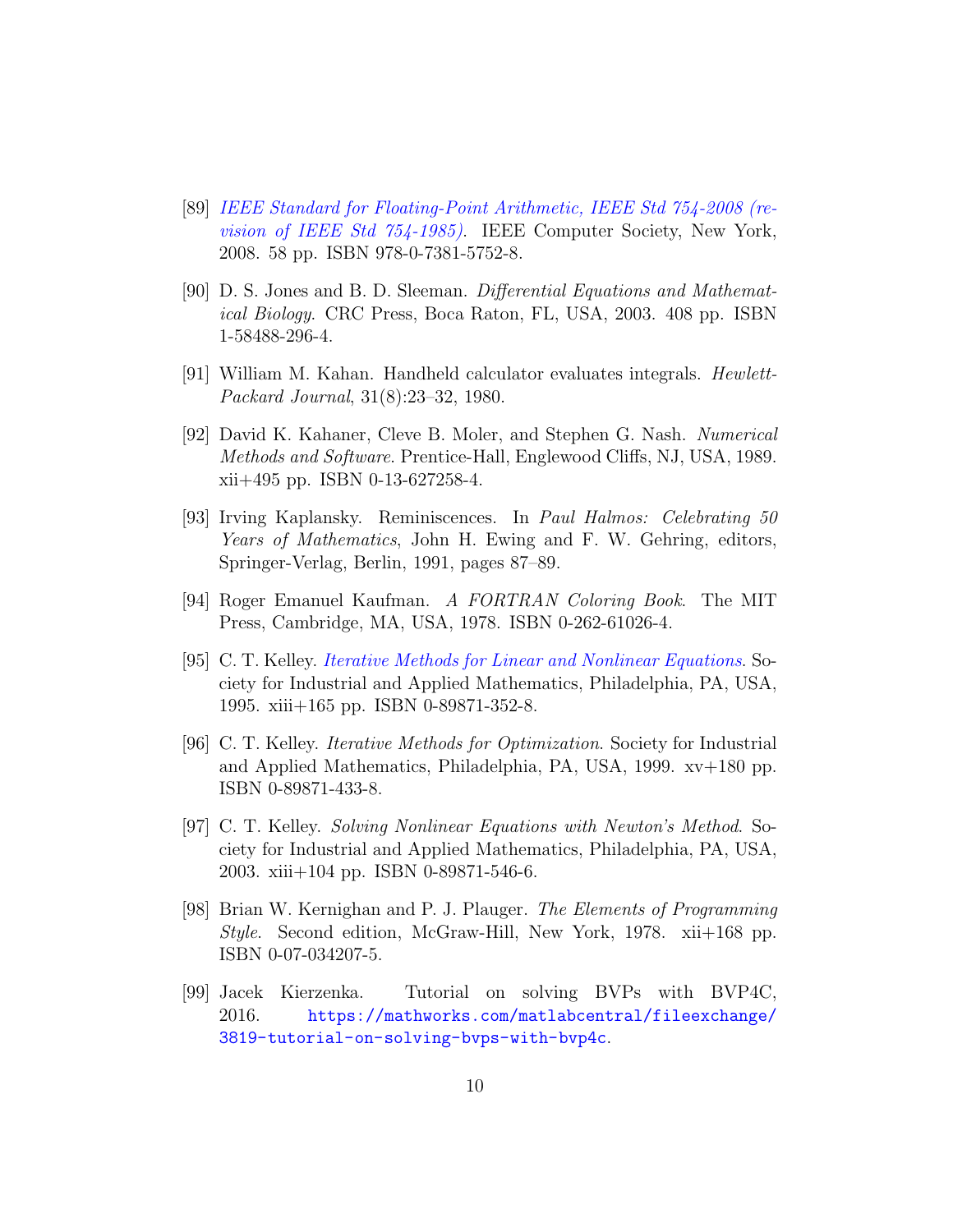- [100] Jacek Kierzenka. Tutorial on solving DDEs with DDE23, 2016. [http://mathworks.com/matlabcentral/fileexchange/](http://mathworks.com/matlabcentral/fileexchange/3899-tutorial-on-solving-ddes-with-dde23) [3899-tutorial-on-solving-ddes-with-dde23](http://mathworks.com/matlabcentral/fileexchange/3899-tutorial-on-solving-ddes-with-dde23).
- [101] Jacek A. Kierzenka and Lawrence F. Shampine. A BVP solver based on residual control and the MATLAB PSE. ACM Trans. Math. Software, 27(3):229–316, 2001.
- [102] Peter E. Kloeden and Eckhard Platen. Numerical Solution of Stochastic Differential Equations. Springer-Verlag, Berlin, 1992. xxxv+632 pp. ISBN 3-540-54062-8.
- [103] G. Norman Knight. Book indexing in Great Britain: A brief history. The Indexer, 6(1):14–18, 1968. Reprinted in [\[62,](#page-6-0) pp. 9–13].
- [104] Donald E. Knuth. [Structured programming with](https://doi.org/10.1145/356635.356640) go to statements. Computing Surveys,  $6(4):261-301$ , 1974. Reprinted in [\[106\]](#page-10-0).
- [105] Donald E. Knuth. *The T<sub>E</sub>Xbook*. Addison-Wesley, Reading, MA, USA, 1986. ix+483 pp. ISBN 0-201-13448-9.
- <span id="page-10-0"></span>[106] Donald E. Knuth. Literate Programming. CSLI Lecture Notes Number 27. Center for the Study of Language and Information, Stanford University, Stanford, CA, USA, 1992. xv+368 pp. ISBN 0-9370-7380-6.
- [107] Donald E. Knuth. Digital Typography. CSLI Lecture Notes Number 78. Center for the Study of Language and Information, Stanford University, Stanford, CA, USA, 1999. xv+685 pp. ISBN 0-57586-010-4.
- [108] Helmut Kopka and Patrick W. Daly. Guide to  $E_{T}X$ . Fourth edition, Addison-Wesley, Boston, MA, USA, 2004. xii+597 pp. ISBN 0-321- 17385-6.
- [109] Arnold R. Krommer and Christoph W. Ueberhuber. Computational Integration. Society for Industrial and Applied Mathematics, Philadelphia, PA, USA, 1998. xix+445 pp. ISBN 0-89871-374-9.
- [110] Peter Kunkel and Volker Mehrmann. Differential-Algebraic Equations: Analysis and Numerical Solution. European Mathematical Society, Zurich, Switzerland, 2006. viii+377 pp. ISBN 3-03719-017-5.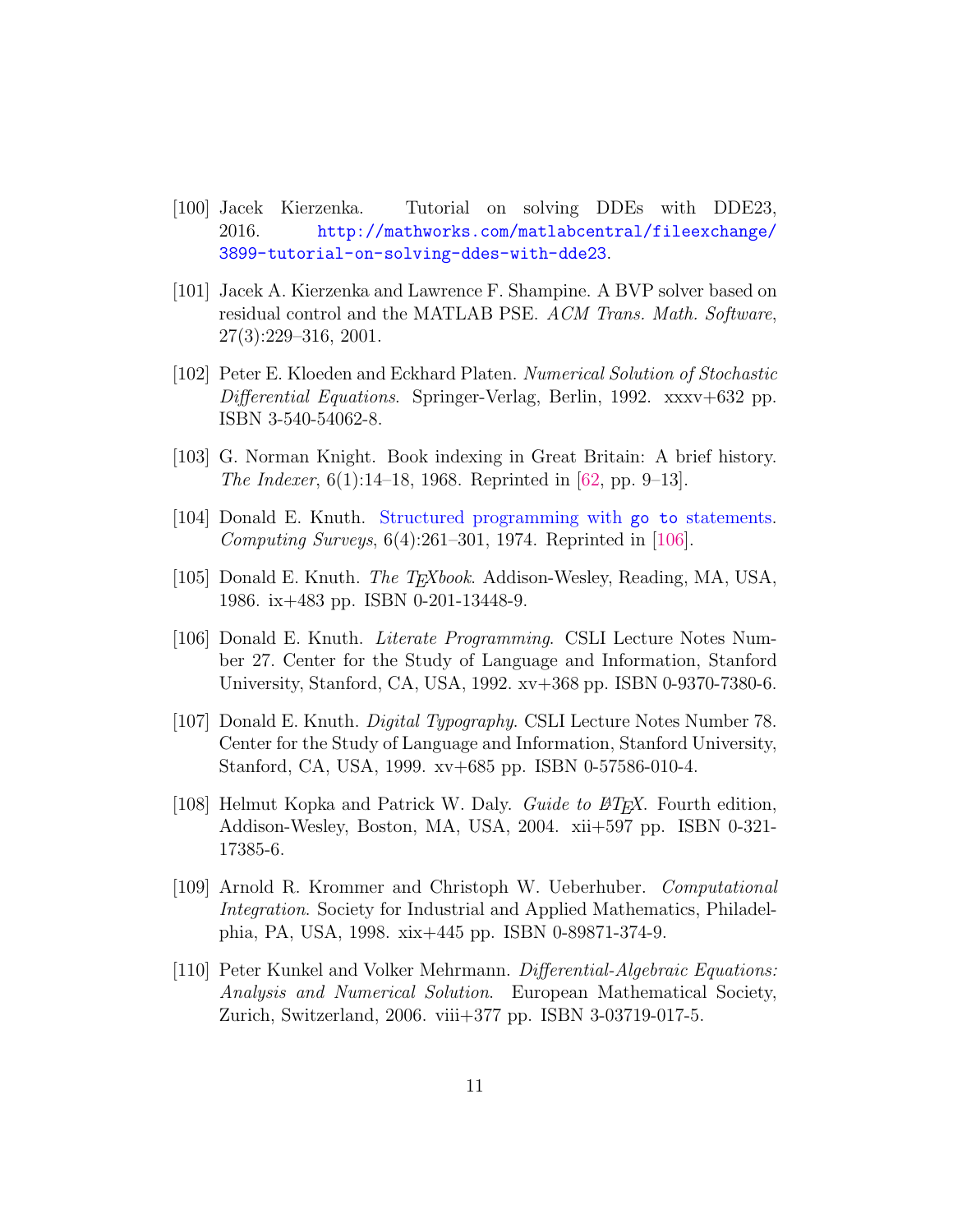- [111] Peter Laflin. Leeds' role in the data revolution. [http://www.leedsdatathing.co.uk/data-in-a-day/](http://www.leedsdatathing.co.uk/data-in-a-day/data-in-a-day-peter-laflin-on-leeds-role-in-the-data-revolution) [data-in-a-day-peter-laflin-on-leeds-role-in-the-data-revolution](http://www.leedsdatathing.co.uk/data-in-a-day/data-in-a-day-peter-laflin-on-leeds-role-in-the-data-revolution), April 2013.
- [112] Jeffrey C. Lagarias. The  $3x+1$  problem and its generalizations. Amer. Math. Monthly, 92(1):3–23, 1985.
- [113] Leslie Lamport.  $\cancel{E}T_F X: A$  Document Preparation System. User's Guide and Reference Manual. Second edition, Addison-Wesley, Reading, MA, USA, 1994. xvi+272 pp. ISBN 0-201-52983-1.
- [114] R. B. Lehoucq, D. C. Sorensen, and C. Yang. ARPACK Users' Guide: Solution of Large-Scale Eigenvalue Problems with Implicitly Restarted Arnoldi Methods. Society for Industrial and Applied Mathematics, Philadelphia, PA, USA, 1998. xv+142 pp. ISBN 0-89871-407-9.
- [115] F. M. Leslie. Liquid crystal devices. Technical report, Institute Wiskundige Dienstverlening, Technische Universiteit Eindhoven, Eindhoven, The Netherlands, 1992.
- [116] Randall J. LeVeque. [Finite Difference Methods for Ordinary and Par](http://dx.doi.org/10.1137/1.9780898717839)[tial Differential Equations: Steady-State and Time-Dependent Prob](http://dx.doi.org/10.1137/1.9780898717839)[lems](http://dx.doi.org/10.1137/1.9780898717839). Society for Industrial and Applied Mathematics, Philadelphia, PA, USA, 2007. xv+341 pp. ISBN 978-0-898716-29-0.
- [117] Shangzhi Li, Falai Chen, Yaohua Wu, and Yunhua Zhang. Mathematics Experiments. World Scientific, New Jersey, USA, 2003. ix+217 pp. ISBN 978-981-238-049-4.
- [118] J. N. Lyness and J. J. Kaganove. Comments on the nature of automatic quadrature routines. ACM Trans. Math. Software,  $2(1):65-81$ , 1976.
- [119] Tom Marchioro. Putting math to work: An interview with Cleve Moler. Computing in Science and Engineering, 1(4):10–13, 1999.
- [120] Annik Martin and Shigui Ruan. [Predator-prey models with delay and](https://doi.org/10.1007/s002850100095) [prey harvesting.](https://doi.org/10.1007/s002850100095) J. Math. Biol., 43:247–267, 2001.
- [121] Thomas J. McCabe. A complexity measure. IEEE Trans. Software Engrg., SE-2(4):308–320, 1976.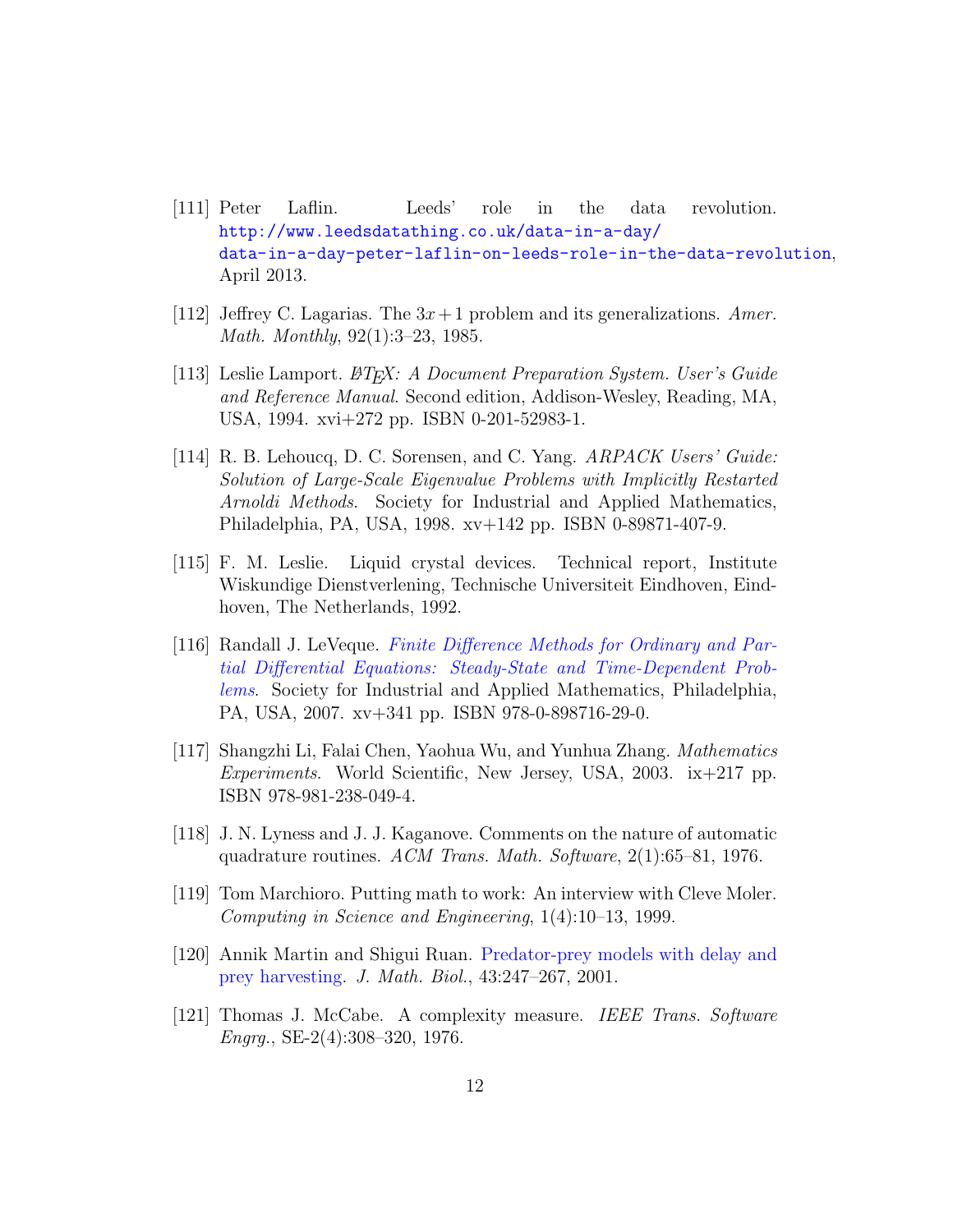- [122] Cleve B. Moler. Demonstration of a matrix laboratory. In Numerical Analysis, Mexico 1981, J. P. Hennart, editor, volume 909 of Lecture Notes in Mathematics, Springer-Verlag, Berlin, 1982, pages 84–98.
- [123] Cleve B. Moler. MATLAB users' guide. Technical Report CS81-1 (revised), Department of Computer Science, University of New Mexico, Albuquerque, New Mexico, August 1982. 60 pp.
- [124] Cleve B. Moler. Yet another look at the FFT. The MathWorks Newsletter, 1992.
- [125] Cleve B. Moler. MATLAB's magical mystery tour. The MathWorks Newsletter, 7(1):8–9, 1993.
- [126] Cleve B. Moler. Objectively speaking. OOPS is not an apology. MAT-LAB News and Notes, pages 6–7, 1999.
- [127] Cleve B. Moler. Parallel MATLAB: Multiple processors and multiple cores. The MathWorks News and Notes, pages 26–28, 2007.
- [128] Cleve B. Moler. Backslash. [http://blogs.mathworks.com/cleve/](http://blogs.mathworks.com/cleve/2013/08/19/backslash) [2013/08/19/backslash](http://blogs.mathworks.com/cleve/2013/08/19/backslash), August 2013.
- [129] Cleve B. Moler. Modernization of numerical integration, from quad to integral. [http://blogs.mathworks.com/cleve/2016/05/23/](http://blogs.mathworks.com/cleve/2016/05/23/modernization-of-numerical-integration-from-quad-to-integral) [modernization-of-numerical-integration-from-quad-to-integral](http://blogs.mathworks.com/cleve/2016/05/23/modernization-of-numerical-integration-from-quad-to-integral), May 2016.
- [130] Cleve B. Moler and Donald Morrison. Replacing square roots by Pythagorean sums. IBM J. Res. Develop., 27(6):577–581, 1983.
- [131] Nick Montfort, Patsy Baudoin, John Bell, Ian Bogost, Jeremy Douglass, Mark C. Marino, Michael Mateas, Casey Reas, Mark Sample, and Noah Vawter. [10 PRINT CHR\\$\(205.5+RND\(1\)\); : GOTO 10](https://mitpress.mit.edu/books/10-print-chr2055rnd1-goto-10). The MIT Press, Cambridge, MA, USA, 2013. xi+309 pp. ISBN 978-0-262- 01846-3.
- [132] J. D. Murray. [Mathematical Biology I. An Introduction](http://dx.doi.org/10.1007/b98868). Springer-Verlag, Berlin, 2002. xxiii+551 pp. ISBN 0-387-95223-3.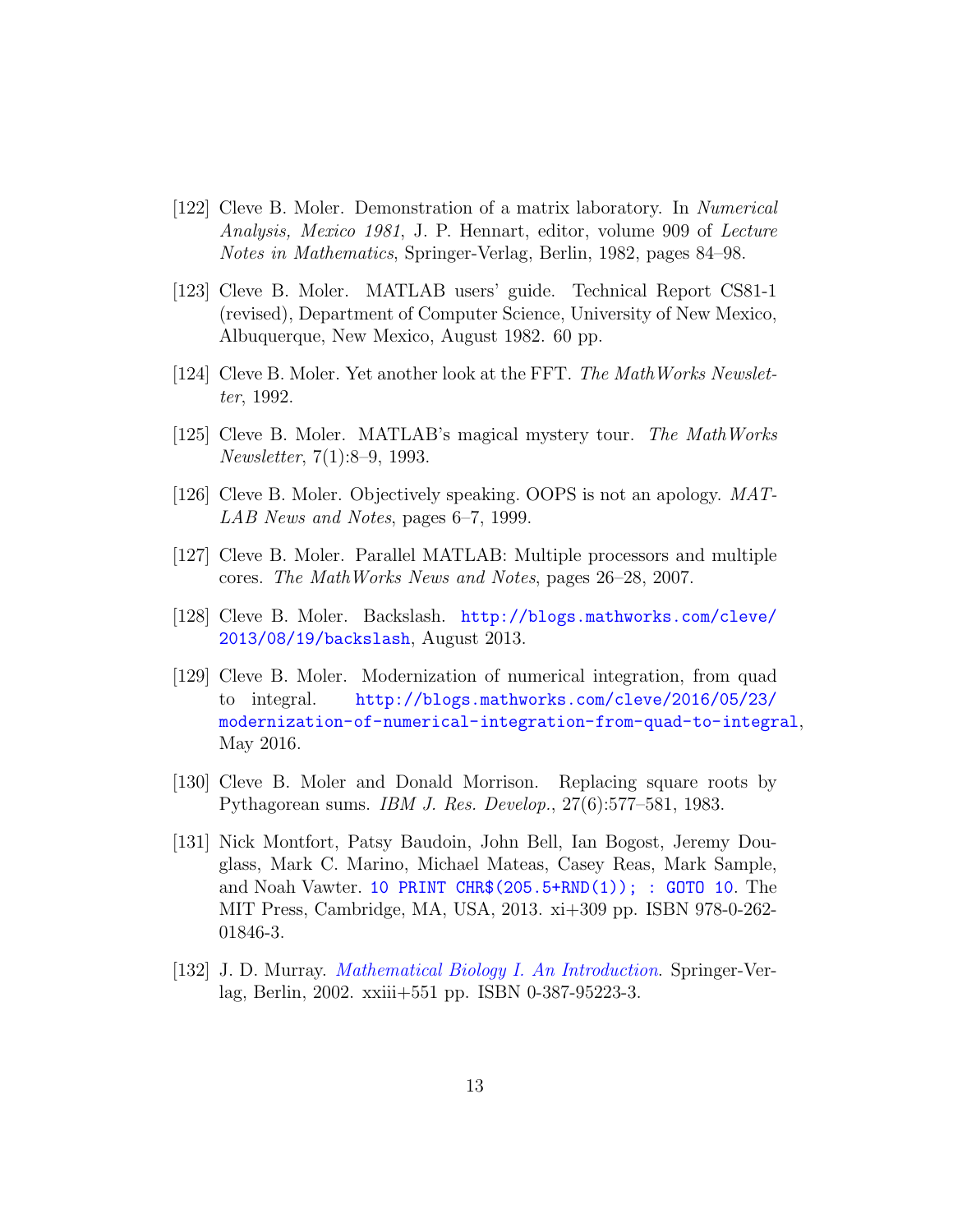- [133] Noël M. Nachtigal, Satish C. Reddy, and Lloyd N. Trefethen. How fast are nonsymmetric matrix iterations? SIAM J. Matrix Anal. Appl., 13 (3):778–795, 1992.
- [134] Salih N. Neftci. An Introduction to the Mathematics of Financial Derivatives. Second edition, Academic Press, San Diego, CA, USA, 2000. xxvii+527 pp. ISBN 0-12-515392-9.
- [135] Richard D. Neidinger. [Introduction to automatic differentiation and](https://doi.org/10.1137/080743627) [MATLAB object-oriented programming.](https://doi.org/10.1137/080743627) SIAM Rev., 52(3):545–563, 2010.
- [136] M. E. J. Newman, C. Moore, and D. J. Watts. [Mean-field solution of](https://doi.org/10.1103/PhysRevLett.84.3201) [the small-world network model.](https://doi.org/10.1103/PhysRevLett.84.3201) Physical Review Letters, 84:3201–3204, 2000.
- [137] J. R. Norris. Markov Chains. Cambridge University Press, Cambridge, UK, 1997. ISBN 0-521-48181-3.
- [138] Michael L. Overton. Numerical Computing with IEEE Floating Point Arithmetic: Including One Theorem, One Rule of Thumb, and One Hundred and One Exercises. Society for Industrial and Applied Mathematics, Philadelphia, PA, USA, 2001. xiv+104 pp. ISBN 0-89871- 482-6.
- [139] Karen Hunger Parshall. James Joseph Sylvester. Life and Work in Letters. Oxford University Press, 1998. xv+321 pp. ISBN 0-19-850391- 1.
- [140] Heinz-Otto Peitgen, Hartmut Jürgens, and Dietmar Saupe. Fractals for the Classroom. Part One: Introduction to Fractals and Chaos. Springer-Verlag, New York, 1992. xiv+450 pp. ISBN 0-387-97041-X.
- [141] Heinz-Otto Peitgen, Hartmut Jürgens, and Dietmar Saupe. Fractals for the Classroom. Part Two: Complex Systems and Mandelbrot Set. Springer-Verlag, New York, 1992. xii+500 pp. ISBN 0-387-97722-8.
- [142] E. Pitts. The stability of pendent liquid drops. Part 1. Drops formed in a narrow gap. J. Fluid Mech., 59(4):753–767, 1973.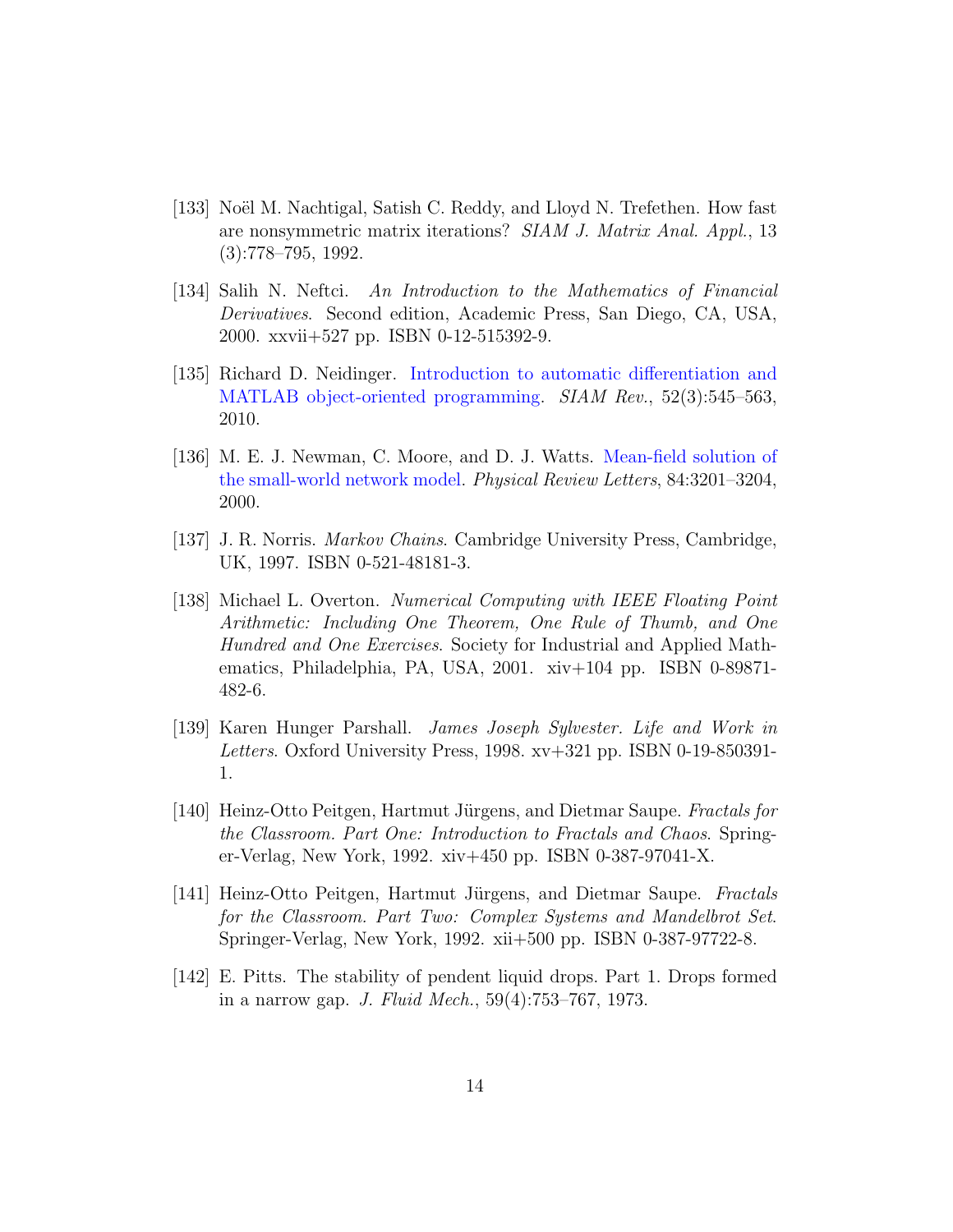- [143] William H. Press, Saul A. Teukolsky, William T. Vetterling, and Brian P. Flannery. Numerical Recipes in FORTRAN: The Art of Scientific Computing. Second edition, Cambridge University Press, Cambridge, UK, 1992. xxvi+963 pp. ISBN 0-521-43064-X.
- [144] Przemyslaw Prusinkiewicz and Aristid Lindenmayer. [The Algorithmic](http://dx.doi.org/10.1007/978-1-4613-8476-2) [Beauty of Plants](http://dx.doi.org/10.1007/978-1-4613-8476-2). Springer-Verlag, Berlin, 1990. ISBN 0387-97297-8.
- [145] [A Million Random Digits with](http://www.rand.org/pubs/monograph_reports/MR1418.html) 100, 000 Normal Deviates. RAND, Santa Monica, CA, USA, 2001. Reprint of work originally published in 1955 by The Free Press, Glencoe, Illinois. ISBN 978-0833030474.
- [146] Yousef Saad. [Iterative Methods for Sparse Linear Systems](http://dx.doi.org/10.1137/1.9780898718003). Second edition, Society for Industrial and Applied Mathematics, Philadelphia, PA, USA, 2003. xviii+528 pp. ISBN 0-89871-534-2.
- [147] Robert Sedgewick. Algorithms. Second edition, Addison-Wesley, Reading, MA, USA, 1988. xii+657 pp. ISBN 0-201-06673-4.
- [148] Peter Seibel. Coders at Work: Reflections on the Craft of Programming. Apress, Oxford, 2009. xiii+617 pp. ISBN 978-1-4302-1948-4.
- [149] Lawrence F. Shampine. Numerical Solution of Ordinary Differential Equations. Chapman and Hall, New York, 1994. x+484 pp. ISBN 0-412-05151-6.
- [150] Lawrence F. Shampine. Solving  $0 = F(t, y(t), y'(t))$  in MATLAB. Journal of Numerical Mathematics, 10(4):291–310, 2002.
- [151] Lawrence F. Shampine. Singular boundary value problems for ODEs. Appl. Math. Comput., 138(1):99–112, 2003.
- [152] Lawrence F. Shampine, Richard C. Allen, Jr., and Steven Pruess. Fundamentals of Numerical Computing. Wiley, New York, 1997. x+268 pp. ISBN 0-471-16363-5.
- [153] Lawrence F. Shampine, Ian Gladwell, and S. Thompson. Solving ODEs with MATLAB. Cambridge University Press, Cambridge, UK, 2003. viii+263 pp. ISBN 0-521-53094-6.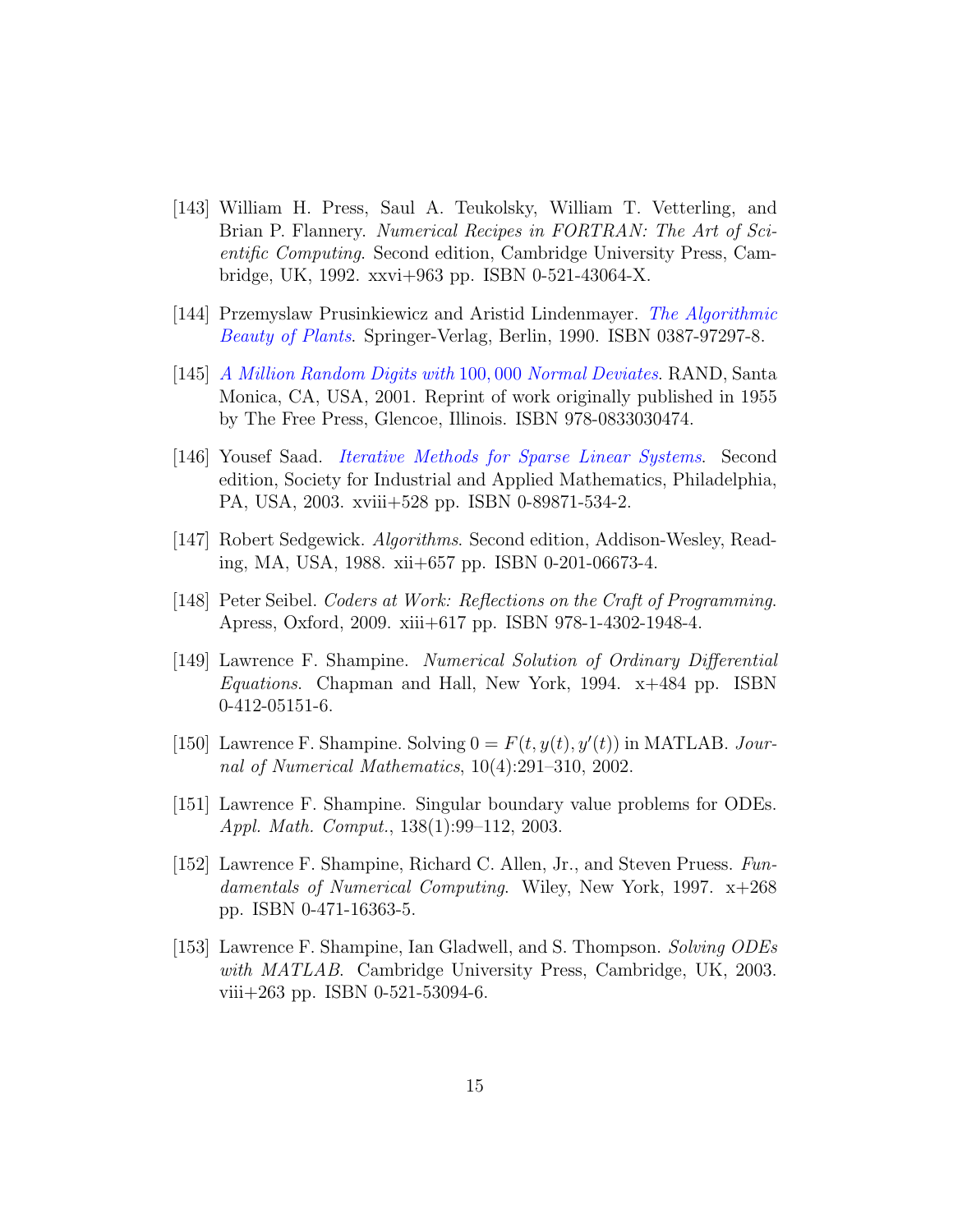- [154] Lawrence F. Shampine, Jacek A. Kierzenka, and Mark W. Reichelt. Solving boundary value problems for ordinary differential equations in MATLAB with bvp4c, 2000. In [\[99\]](#page-9-0). 27 pp.
- [155] Lawrence F. Shampine and Mark W. Reichelt. The MATLAB ODE suite. *SIAM J. Sci. Comput.*, 18(1):1–22, 1997.
- [156] Lawrence F. Shampine and S. Thompson. Solving DDEs in MATLAB. Appl. Numer. Math., 37:441–458, 2001.
- [157] Gaurav Sharma and Jos Martin. MATLAB<sup>@@</sup>®[: A language for par](https://doi.org/10.1007/s10766-008-0082-5)[allel computing.](https://doi.org/10.1007/s10766-008-0082-5) Int. J. Parallel Prog.,  $37(1):3-36$ , 2009.
- [158] G. W. Stewart. Matrix Algorithms. Volume I: Basic Decompositions. Society for Industrial and Applied Mathematics, Philadelphia, PA, USA, 1998. xx+458 pp. ISBN 0-89871-414-1.
- [159] G. W. Stewart. Matrix Algorithms. Volume II: Eigensystems. Society for Industrial and Applied Mathematics, Philadelphia, PA, USA, 2001. xix+469 pp. ISBN 0-89871-503-2.
- [160] Josef Stoer and Christoph Witzgall. [Convexity and Optimization in](http://dx.doi.org/10.1007/978-3-642-46216-0) [Finite Dimensions I](http://dx.doi.org/10.1007/978-3-642-46216-0). Springer-Verlag, Berlin, 1970. ix+293 pp.
- [161] Gilbert Strang. Introduction to Linear Algebra. Third edition, Wellesley-Cambridge Press, Wellesley, MA, USA, 2003. viii+568 pp. ISBN 0-9614088-9-8.
- [162] Steven H. Strogatz. Nonlinear Dynamics and Chaos: With Applications to Physics, Biology, Chemistry, and Engineering. Addison-Wesley, Reading, MA, USA, 1994. xi+498 pp. ISBN 0-201-54344-3.
- [163] J. J. Sylvester. [Chemistry and algebra.](https://doi.org/10.1038/017284a0) Nature, 17:284, 1878.
- [164] Alan Taylor and Desmond J. Higham. [CONTEST: A controllable test](https://doi.org/10.1145/1462173.1462175) [matrix toolbox for MATLAB.](https://doi.org/10.1145/1462173.1462175) ACM Trans. Math. Software, 35(4): 26:1–26:17, 2009.
- [165] Test set for IVP solvers, release 2.4. [http://pitagora.dm.uniba.it/](http://pitagora.dm.uniba.it/~testset) [~testset](http://pitagora.dm.uniba.it/~testset).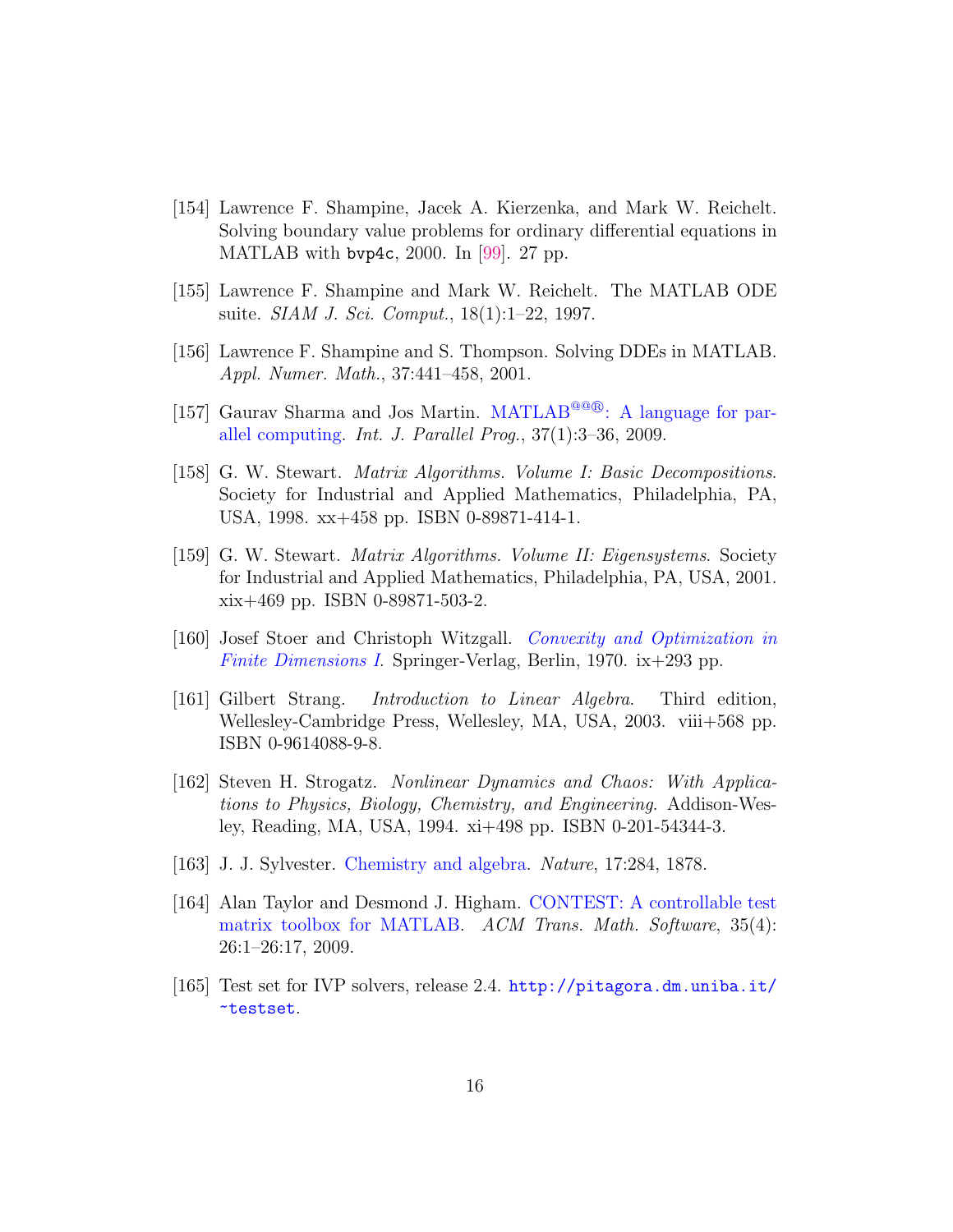- [166] Lloyd N. Trefethen. Spectral Methods in MATLAB. Society for Industrial and Applied Mathematics, Philadelphia, PA, USA, 2000. xvi+165 pp. ISBN 0-89871-465-6.
- [167] Lloyd N. Trefethen. Approximation Theory and Approximation Practice. Society for Industrial and Applied Mathematics, Philadelphia, PA, USA, 2013. viii+305 pp. ISBN 978-1-611972-39-9.
- [168] Lloyd N. Trefethen and David Bau III. Numerical Linear Algebra. Society for Industrial and Applied Mathematics, Philadelphia, PA, USA, 1997. xii+361 pp. ISBN 0-89871-361-7.
- [169] Lloyd N. Trefethen and J. A. C. Weideman. [The exponentially conver](https://doi.org/10.1137/130932132)[gent trapezoidal rule.](https://doi.org/10.1137/130932132)  $SIAM$   $Rev.$ ,  $56(3):385-458$ ,  $2014$ .
- [170] Edward R. Tufte. The Visual Display of Quantitative Information. Graphics Press, Cheshire, CT, USA, 1983. 197 pp.
- [171] Edward R. Tufte. Envisioning Information. Graphics Press, Cheshire, CT, USA, 1990. 126 pp.
- [172] Edward R. Tufte. Visual Explanations: Images and Quantities, Evidence and Narrative. Graphics Press, Cheshire, CT, USA, 1997. 158 pp. ISBN 0-9613921-2-6.
- [173] Charles F. Van Loan. Computational Frameworks for the Fast Fourier Transform. Society for Industrial and Applied Mathematics, Philadelphia, PA, USA, 1992. xiii+273 pp. ISBN 0-89871-285-8.
- [174] Charles F. Van Loan. Using examples to build computational intuition. SIAM News, 28:1, 7, 1995.
- [175] Charles F. Van Loan. Introduction to Scientific Computing: A Matrix-Vector Approach Using MATLAB. Prentice-Hall, Englewood Cliffs, NJ, USA, 2000. xi+367 pp. ISBN 0-13-949157-0.
- [176] D. Viswanath. Random Fibonacci sequences and the number 1.3198824 . . . . Math. Comp.,  $69(231):1131-1155$ , 2000.
- [177] Stan Wagon. Mathematica in Action. Second edition, TELOS division of Springer-Verlag, New York, NY, USA, 2000. xvi+592 pp. ISBN 0-387-98684-7.